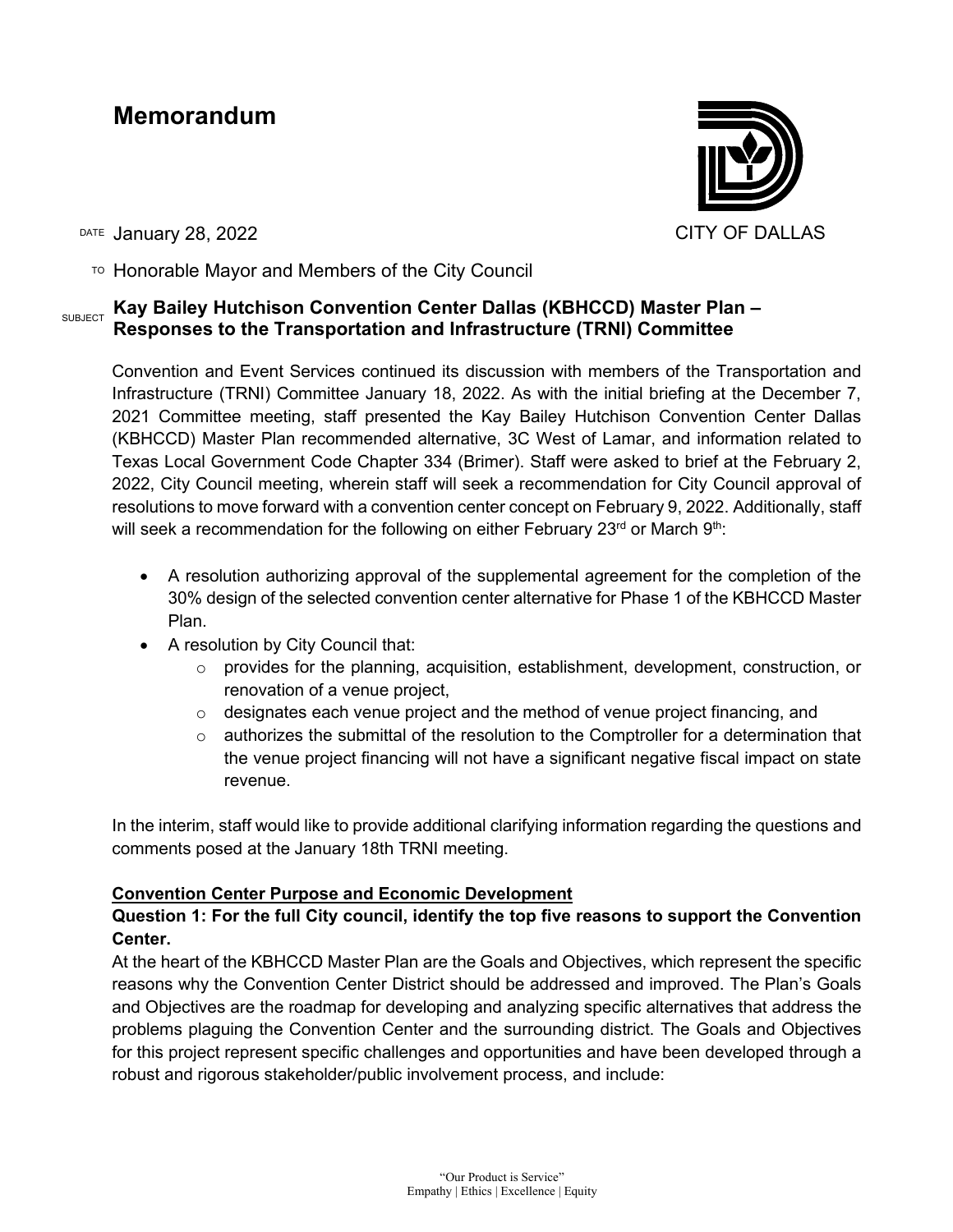DATE January 28, 2022

#### SUBJECT **Kay Bailey Hutchison Convention Center Dallas (KBHCCD) Master Plan**

1. **Develop a world-class Convention Center** that incorporates new technologies, maximizes existing and new urban spaces, and serves as a catalyst for economic growth by bolstering the Convention Center District. A reimagined KBHCCD can bolster economic growth in the City of Dallas. Public entities

invest in convention centers because the taxes, jobs, and economic impact of the convention center provide a strong return on any costs associated with building and operating the facility. However, the KBHCCD has fallen behind its competition and is losing its competitiveness, thereby jeopardizing its potential as a catalyst for economic growth.

2. **Increase transportation connectivity**, access, and safety to address local and regional needs.

With the planned investments in Texas High Speed Rail (TxHSR) and other transit investments underway in the area, including the D2 Subway in the Central Business District, now is the time to leverage these transportation investments to connect the Convention Center District with a world-class KBHCCD. These transit options will also include routes that connect mixed-use developments on the current site of the Convention Center, Downtown, Fair Park and other local, and regional destinations to improve transit connectivity for visitors, residents, and workers. Transportation investments will also consider enhancing regional connections and the provision of more equitable services that address the needs of the underserved populations.

3. **Create a healthy and safe urban environment** that integrates the Convention Center with great public spaces and a diverse mix of commercial, retail, residential, and entertainment uses.

The Convention Center is located between two areas of strong growth and could benefit from the strong market in Downtown and the Cedars. The current east-west orientation of the Convention Center is a barrier between these two areas of development. Expanding the Convention Center would free up a significant area of City-controlled parcels for development that connects surrounding neighborhoods and promotes increased levels of vibrancy and pedestrian activity.

4. **Support a viable funding mechanism** that will increase and capture value throughout the Convention Center District and promote long-term operations.

The reduced hotel tax receipts generated during the pandemic provided an unintended financial benefit to the City of Dallas through the State approved Project Financing Zone (PFZ). If the City moves ahead with the PFZ while tax receipts are below historic levels due to the pandemic, the City will maximize the amount of incremental growth. Additionally, the recommended financing plans (PFZ and Chapter 334) do not take funding away from other City of Dallas priorities. It is important to note that no taxes paid by local citizens will be utilized for the Convention Center.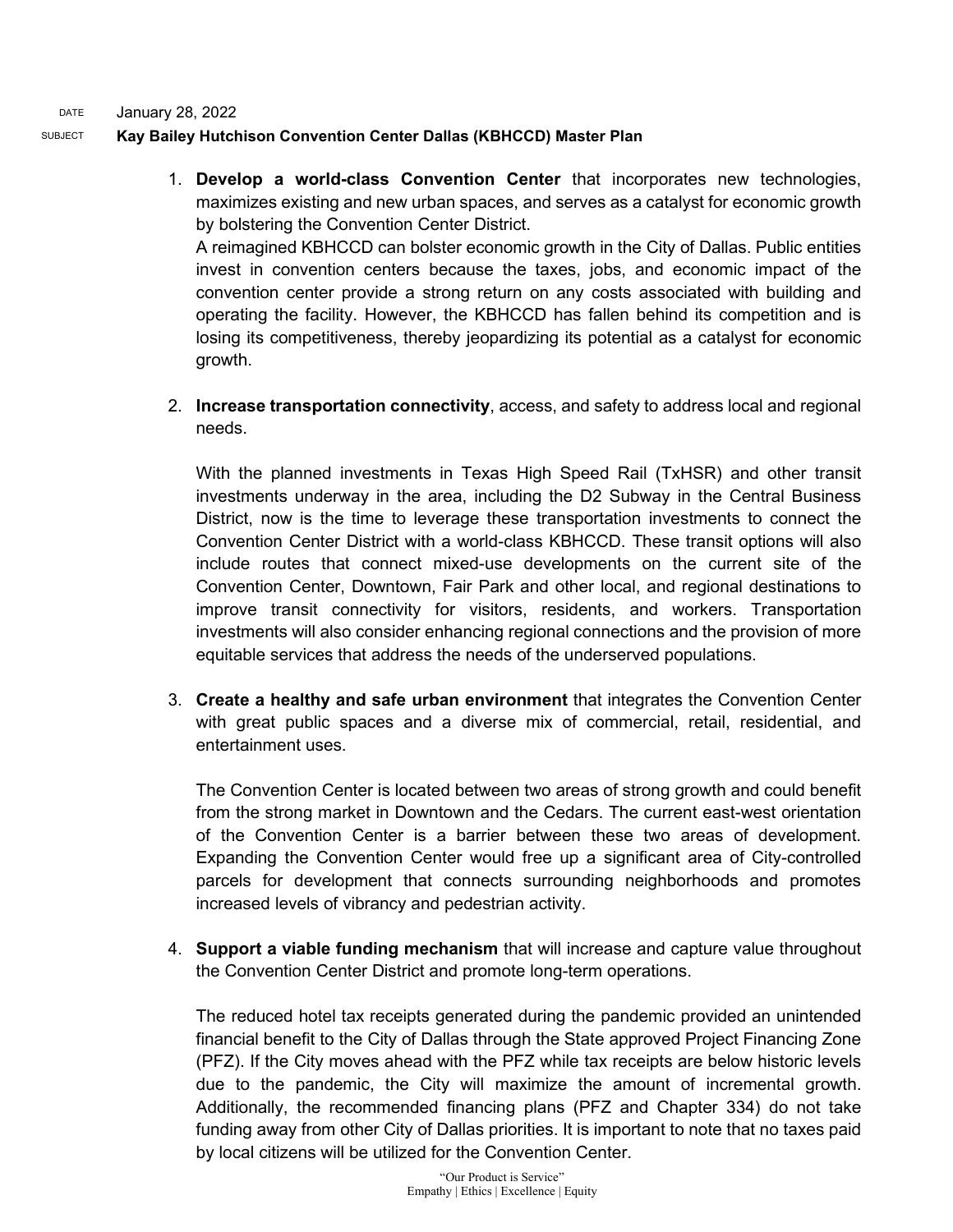## SUBJECT **Kay Bailey Hutchison Convention Center Dallas (KBHCCD) Master Plan**

5. **Represent the values and diversity of the City of Dallas** in terms of inclusion, contracting opportunities, sustainability, resilience, and equitable economic development and investment options.

Equity across all phases of project development is central to the City of Dallas and the KBHCCD Master Plan. The project ensures equitable contracting, workforce, and small business development. The KBHCCD Master Plan ultimately envisions a district surrounding the Convention Center that creates equitable employment opportunities, mixed-income housing, and enhanced transportation access particularly to areas deemed underserved. Further, the City of Dallas has a robust diversity and inclusion requirement for businesses interested in participating in the delivery of an expanded and renovated convention center facility.

**Question 2**: **Are there more or less convention centers today nationwide than 20 years ago**? Since 2002, there have been multiple convention centers built and expanded nationwide. However, from 2011 - 2020, U.S. GDP increased by 34.7% vs. a 2.1% increase for convention space. As group event business generally tracks the overall economy, supply growth has been constrained relative to overall economic and event business demand growth. Many of the new centers are in smaller markets and are not direct competitors to the KBHCCD. There is no definitive data source on the number of nationwide convention centers over a 20-year period, but some organizations do track growth over different timeframes. For example, UFI, the Global Association of the Exhibition Industry, publishes a world map of Exhibition Venues. Their latest report, dated 2018, compares the number of venues and total area of exhibition space compared to 2011. The UFI data counts 73,737,371 square feet of exhibition space in the United States across 326 venues. This is a 2.1% increase compared to 2011.

With 724,000 square feet of exhibition space, the KBHCCD mainly competes with destinations that rank in the top 25 convention centers based on exhibit hall size. There are roughly 25 centers in North America with more than 500,000 square feet of exhibition space. Since 2002, there have been three new centers built with 500,000 square feet or more of exhibition space (Washington DC, 2003; Boston, 2004; and Phoenix, 2006). There have been no new stand-alone centers of 500,000 square feet or more built since 2006.

## **Question 3: How would you characterize the capacity of convention centers nationwide as they have expanded?**

From 2011 to 2017, the exhibition hall capacity of convention centers in North America has increased by 2.1% (2018 UFI Report). Many facilities have also expanded by adding meeting rooms, ballrooms, and public spaces. Since 2011, most of the dollar value of convention center expansions have occurred in already successful destinations (Las Vegas, 2021; New York,2021; Anaheim 2017; Nashville, 2013; Seattle, Under Construction).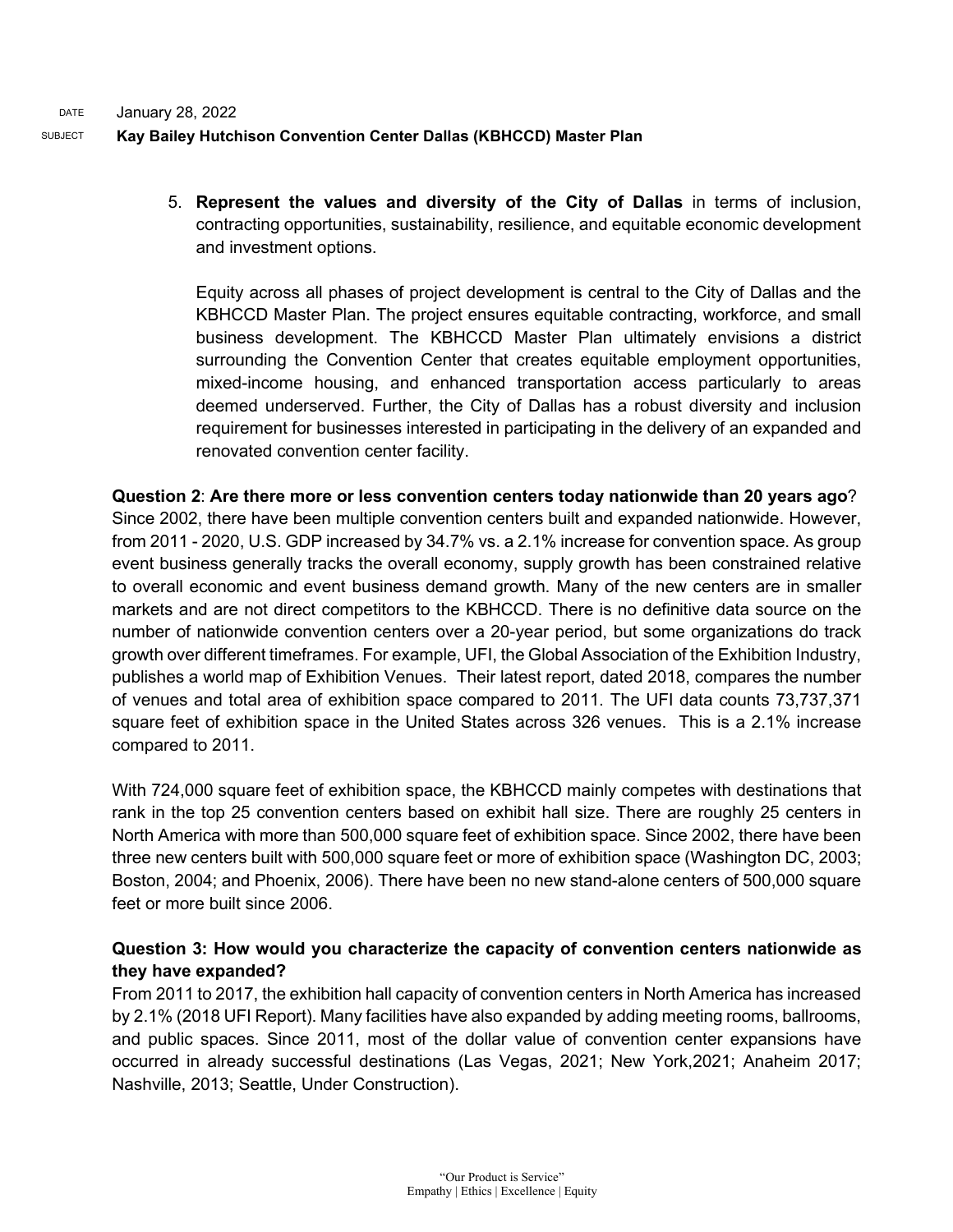#### DATE January 28, 2022

#### SUBJECT **Kay Bailey Hutchison Convention Center Dallas (KBHCCD) Master Plan**

Since 2002, five centers have been expanded from below 500,000 square feet to over 500,000 square feet (Salt Lake, 2005; San Francisco, 2003; Indianapolis, 2011; Denver, 2004; Philadelphia, 2011). No new destinations have joined the 500,000 square feet facility level since 2011.

## **Question 4: Has the number of convention centers grown in North Texas? Have existing North Texas convention centers expanded?**

There is no comprehensive data that covers all convention centers in North Texas. The KBHCCD is a large facility in a major metropolitan area; and, as such does not compete with many of the other significantly smaller venues in North Texas. The KBHCCD's main in-state competitors are Austin, Houston, and San Antonio:

- Austin: Currently planning to demolish their existing center and rebuild a larger facility on the same site.
- Houston: Completed its last major exhibition expansion in 2003, and has also added 2 headquarters hotels, a major park space, parking and a new façade and entry.
- San Antonio: Completed an expansion in 2016 that replaced its oldest exhibit halls and ballrooms with new spaces.

## **Question 5: What are the national attendance trends of convention centers over last 20 years? What is the expected growth of convention centers according to national organizations? Who is responsible for the Convention Center attendance projections? What other projections has the consultant come up with and have they been accurate? Do other plans speak to the need for a destination around the Convention Center?**

There is not a national convention center tracking database that has been consistently tracking the industry for 20 years. The prior industry periodical went out of business around the time of the Great Recession. The Trade Shows News Network (TSNN) has been tracking the top 250 tradeshows for the past several years, but it is not a comprehensive look at all events in all venues.

However, economic consultant, Rob Hunden, CEO, Hunden Strategic Partners, has posited that based on his extensive experience, the convention industry's performance mimics that of the overall U.S. economy. As the economy grows or contracts, the convention industry does as well. Whichever industries are growing tend to grow in terms of related industry events and attendance.

Within that framework, there are trends that shift in terms of the type of space used. For example, as noted in briefings, ballrooms are the most productive type of space and have become larger and more influential over the past 20 years (2000-present). Exhibit halls were the most important type of space for the prior 30 years (1970-2000). This is one of the reasons that despite Dallas' large exhibit space and overall size, the facility struggles with many events and event types, as it lacks the large ballrooms and numerous meeting rooms demanded by today's impactful events.

Hunden Strategic Partners is responsible for the projections. The timeline between study and opening day is often 10+ years and the number of venues that get built as prescribed is limited. However, those that have been built based on the recommendations have generally outperformed projections. We are not aware of other studies suggesting a destination district.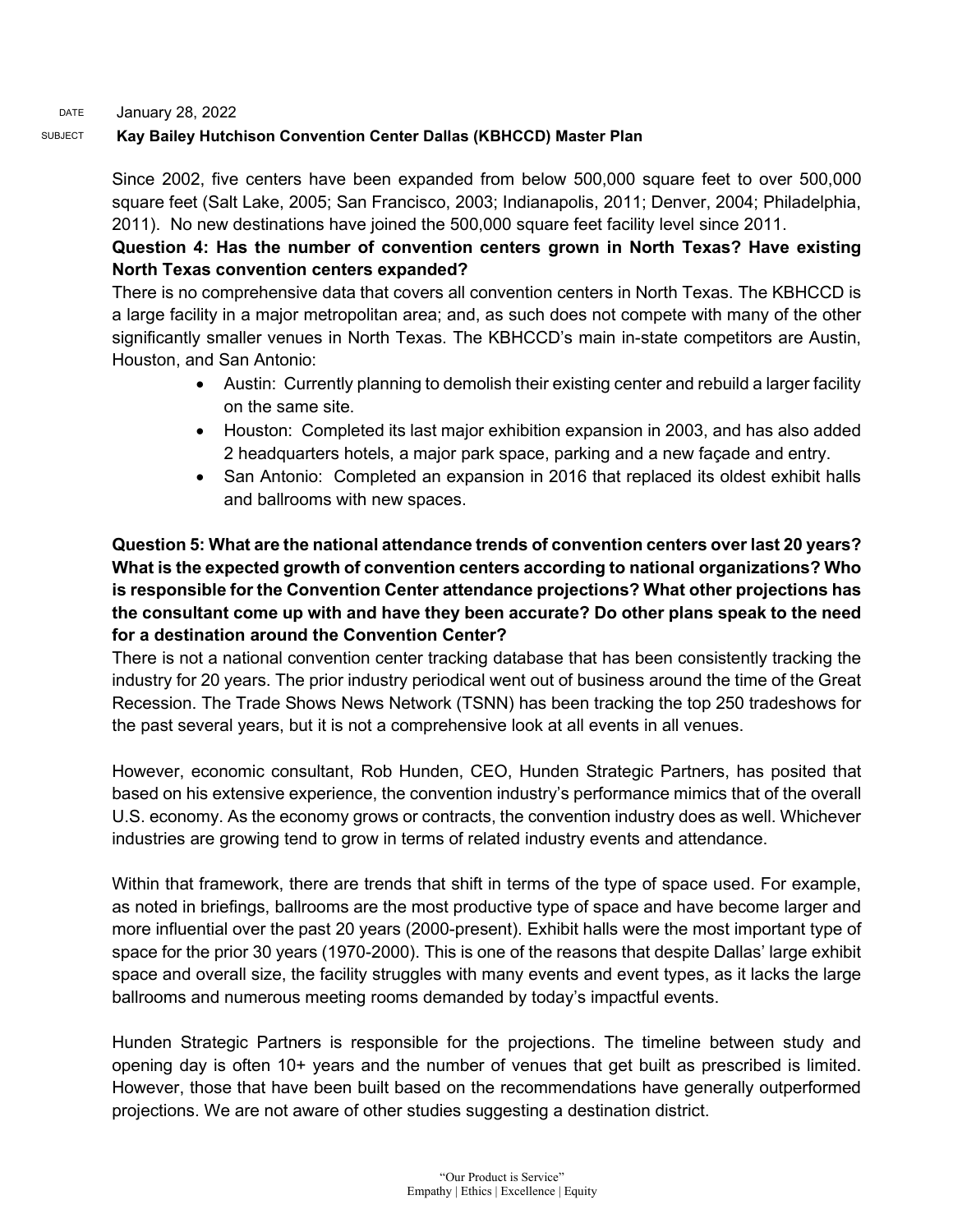DATE January 28, 2022

#### SUBJECT **Kay Bailey Hutchison Convention Center Dallas (KBHCCD) Master Plan**

## **Question 6: Could the decision be deferred for 1-5 years?**

Staff does not recommend a deferral because Dallas is currently enjoying significant levels of new economic development and interest. The opportunity to leverage this energy is now, utilizing this planning effort to encourage smart and well-planned development that transforms and connects surrounding neighborhoods and promotes increased levels of vibrancy and pedestrian activity. The KBHCCD Master Plan addresses more than just the introduction of an improved/expanded Convention Center. As important, it recognizes the power of improving and transforming the surrounding district and creating new and enhanced connections regionally, and between surrounding neighborhoods and Downtown. Postponing this planning effort would result in lost opportunities to holistically address and plan for a new level of economic vitality, job growth, connectivity and patron experience in Downtown and the surrounding neighborhoods. Opportunities that can be realized and leveraged today, are few and far between. Deferring the decision would also mean making substantial repairs and investment in the facility. Investments which would likely cost more to make on an existing facility and would also likely be discarded with any of the possible alternatives at a later date.

#### **Question 7: Does the Convention Center generate enough revenue to cover its costs?**

Convention and Event Services (CES) is a self-supporting enterprise fund department with several streams of revenue, including five categories of event revenues, mixed beverage taxes, and hotel occupancy taxes (HOT). In February 2019, CES received City Council approval to enter into a management agreement with Spectra Venue Management for the convention center. Deliverables for that contract include implementing procedures and processes that maximize event revenues and reduce expenses for the Center. Presently, event revenues and mixed beverage taxes cover much of the center's expenses. HOT covers debt services, capital expenses and improvements, and any difference in operating expenses not covered by other revenues.

Please see the City of Dallas Convention & Event Services Department's most recent fiscal year ended 9/30/21 Enterprise Fund Budget Summary Link (page 13), available at: [https://dallascityhall.com/departments/budget/financialtransparency/DCH%20Documents/Budget%](https://dallascityhall.com/departments/budget/financialtransparency/DCH%20Documents/Budget%20Accountability%20Report/Budget%20Accountability%20Report%20-%20September%202021.pdf) [20Accountability%20Report/Budget%20Accountability%20Report%20-](https://dallascityhall.com/departments/budget/financialtransparency/DCH%20Documents/Budget%20Accountability%20Report/Budget%20Accountability%20Report%20-%20September%202021.pdf) [%20September%202021.pdf](https://dallascityhall.com/departments/budget/financialtransparency/DCH%20Documents/Budget%20Accountability%20Report/Budget%20Accountability%20Report%20-%20September%202021.pdf)

## **Question 8: What economic development has come from past investments in the Convention Center and the hotel?**

Economic development projects, with the exception of the Omni Dallas Hotel, around the Convention Center have been limited by the orientation of the structure which leaves very little abutting space available for mixed use construction. However, the Convention Center has and continues to contribute to Downtown and the region's economic development by bringing hundreds of thousands of event attendees and visitors to Dallas. The money attendees spend in hotels, restaurants, and retail establishments support local small business and thousands of jobs. Prior investments have helped keep the facility competitive in drawing convention business and these economic benefits. By designing an expanded facility that can host multiple simultaneous events and will attract additional shows, the Convention Center will generate greater and more consistent business for hotels, restaurants, and retail establishments.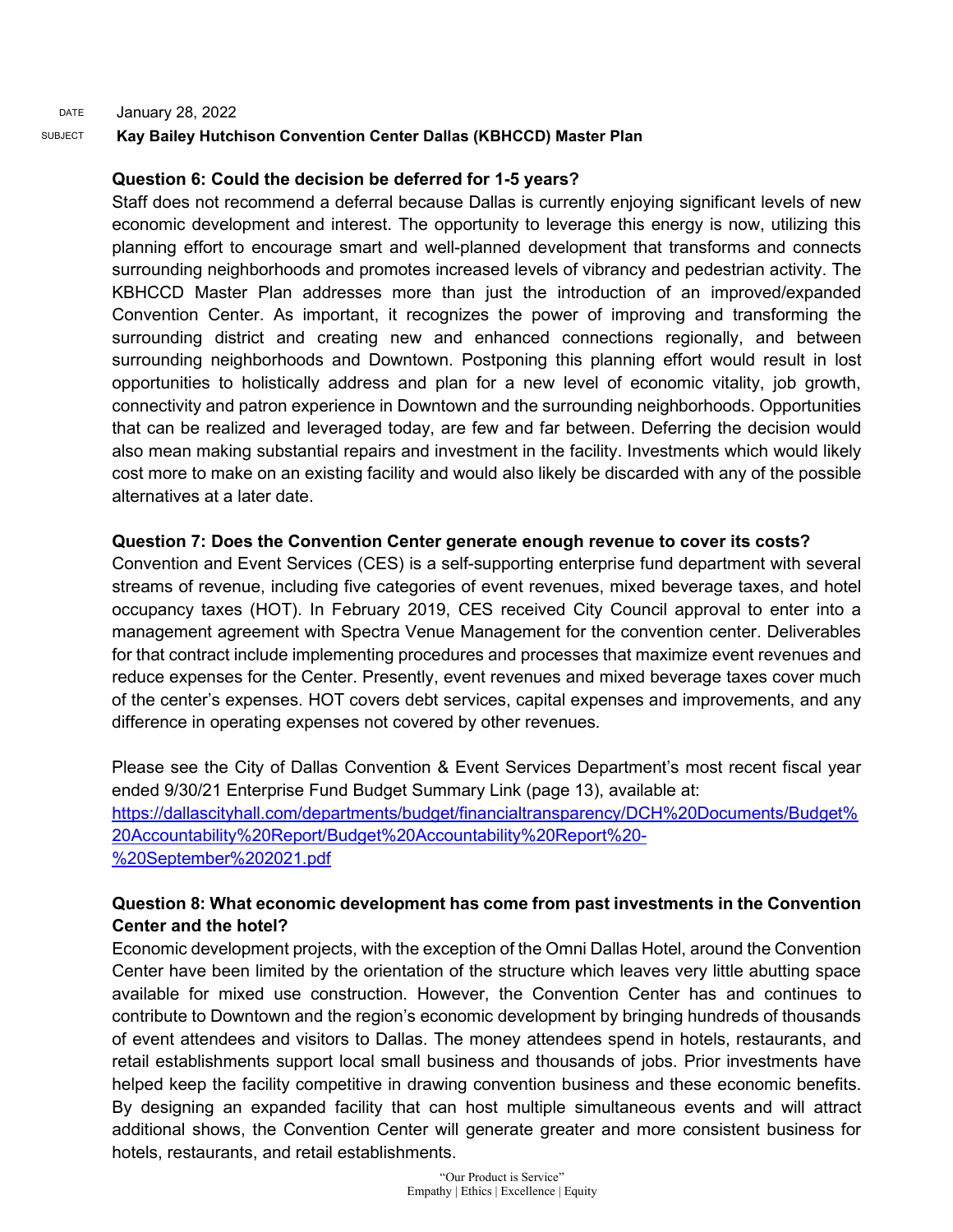Past efforts have not approached the Convention Center District as comprehensively or with economic development as an explicit goal, limiting their focus to the facility and its architecture. Convention goers and event planners emphasize the importance of a vibrant district in addition to a state-of-the-art facility in choosing destinations. Other cities have increasingly sought ways for their convention centers to better connect with and enhance their surrounding districts, which is something this plan accomplishes.

With billions of dollars of development in the pipeline for Downtown, this plan provides a canvas for a new vibrant, green, walkable, district that will draw momentum to the southwestern corner of Downtown with a mixture of land uses that enhance the convention experience and connects an otherwise disconnected portion of Downtown to areas where the City and its partners have already invested. The construction project itself will also have tremendous economic impact, including direct impacts to the construction industry, and indirect and induced impacts from the business and personal spending that will occur as the construction dollars circulate through the economy.

## **Question 9: Omni - \$400M in debt – Revenue is coming from the Omni but backed by taxpayers. Once newer and closer hotels are built, what happens to Omni? The financing slide explained the backing of the Omni revenue bonds but did not reference the City of Dallas. Is the City of Dallas not a final fall back?**

The financing slides in the January 18<sup>th</sup> TRNI briefing were specific to the debt service related to the KBHCCD.

Since its opening the Omni Dallas Hotel (Omni) has been a financial success and has been able to cover all debt even through the pandemic. The City is not required to pay the debt should the Dallas Convention Center Hotel Development Corporation (DCCHDC) default but has a moral obligation, which gives the City Council the authority to consider making grants or loans from the City's general fund to the issuer in the extremely unlikely event that the pledged revenues are insufficient to service the debt. If it chooses to do so, the City Council would then appropriate any grants or loans to cover any shortfalls.

For the proposed expanded and renovated convention center to achieve its full potential, it is essential that additional hotel rooms be developed in very close proximity. Currently the Omni runs at near capacity and ranks among the very top of all convention hotels in their competitive set in terms of occupancy and average room rate. With the expansion of the center's ability to book larger and more frequent events and being physically connected to the center, the Omni would continue to be the first choice of all customers utilizing the facility.

**Question 10: It was brought up that more cities across the nation and in our area are building convention centers and that capacity has increased ("but yet, we're being asked to support a new center"). Are other cities building convention centers because they are profitable?** Public entities invest in convention centers because the taxes, jobs and economic impact of the convention center provides a strong return on any costs associated with building and operating the facility.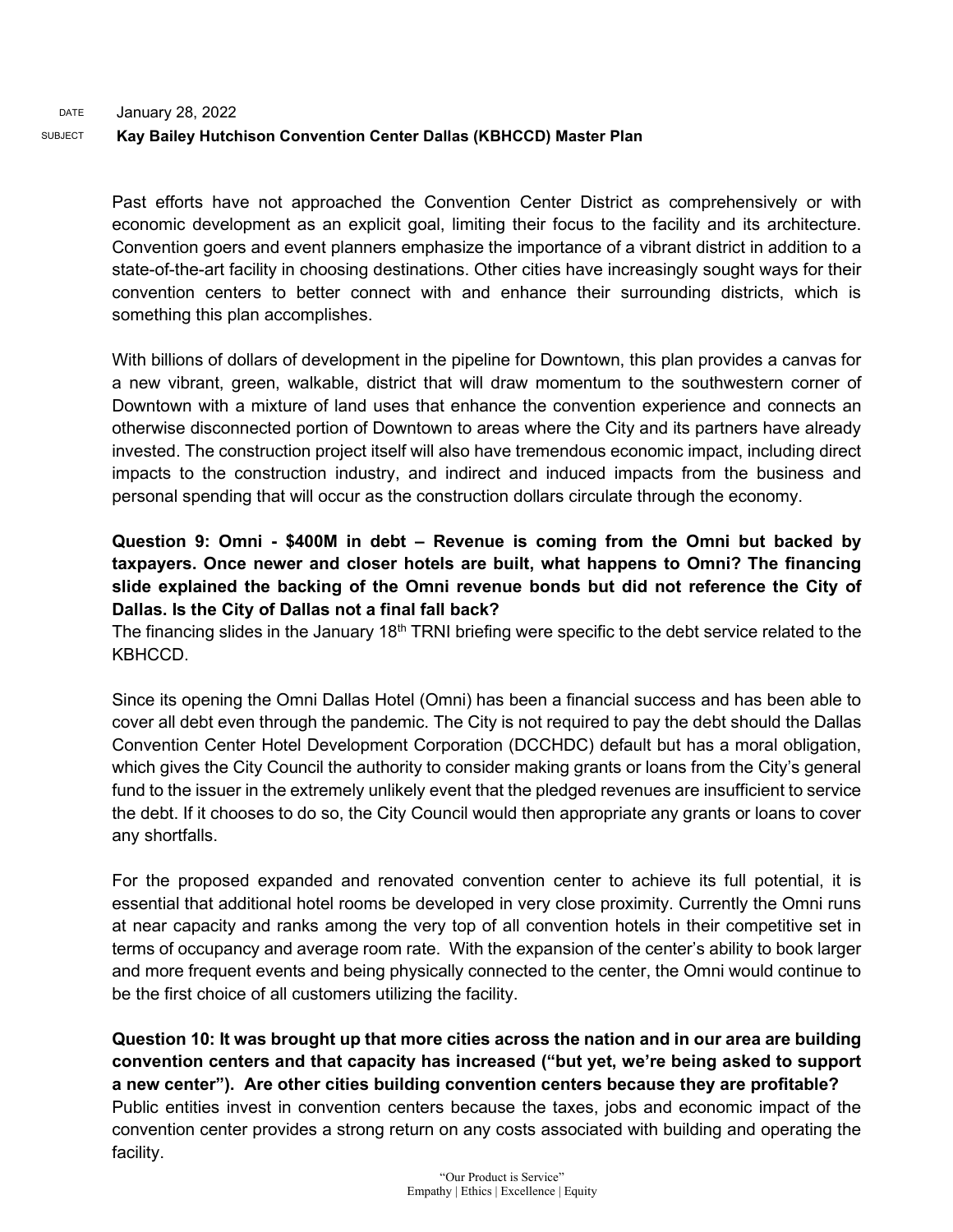**Question 11: In what ways have we learned that modernized convention centers are beneficial? Other than profitability, how do convention centers help cities?**

A recent *Tourism Economics* study suggests convention centers and tourism in general improves public perceptions of the destination as a place to live, attend school, start a career or business, or purchase a home. When combined with an actual visit, the impact of on all these activities was even more magnified. Convention centers net a positive return on the dollars invested in them, and provide an important public amenity paid for primarily through taxes paid by visitors to the city – not citizens; in other words, "other people's money".

The business-to-business trade show market in the US is worth \$15.58B and provides direct jobs at vastly different levels of the U.S. trade show market, including operating and hosting events, jobs related to exhibit design, construction, and logistics, and showcasing local businesses and products. Convention centers also serve as the venue for important public events, including but not limited to graduations, inaugurations, celebrations, job fairs, public interest events, as well as concerts and attractions that benefit the residents of Dallas. Additionally, the KBHCCD, as with other centers across the nation, has historically served as a public resource for providing shelter to hurricane victims and residents without water or power, sheltering refugees, and providing services for our homeless population.

## **Question 12: It was mentioned that the Convention Center can't financially sustain itself. But it was never intended as a revenue generator, in and of itself, correct? The revenue comes in other forms, correct?**

With the combination of all revenue sources (event revenue, mixed beverage taxes, and HOT), Convention and Event Services (CES) is self-supporting without using general fund assistance. Nearly all convention and event facilities are economic impact generators that provide business and profit to local businesses such as restaurants, hotels, retailers, attractions, entertainment events, transportation companies, tour operators and many other types of businesses. As demonstrated in briefings, the existing KBHCCD generates enough business to support thousands of jobs throughout the City and beyond. In economic development and impact terms, convention facilities are purposely designed to induce visitation and spending that would otherwise not come to Dallas.

## **Convention Center Area Plan**

**Question 13: If the recommendation is to tear down the Convention Center, have you looked at other locations (e.g., Fair Park or the airport)? Why do we think that it's beneficial to put the Convention Center Downtown? Is it because it is close to the existing location? Is it because all of the hotels are Downtown? What about the new transportation hub? Aren't we trying to invest in a walkable and revitalized CBD?**

The Goals and Objectives of the KBHCCD Master Plan recognize the need for an improved and expanded Convention Center, and address the opportunity to drive new development, economic vitality, and job growth Downtown. By improving the district surrounding the Convention Center, new connectivity is created to surrounding neighborhoods and passive and active pedestrian